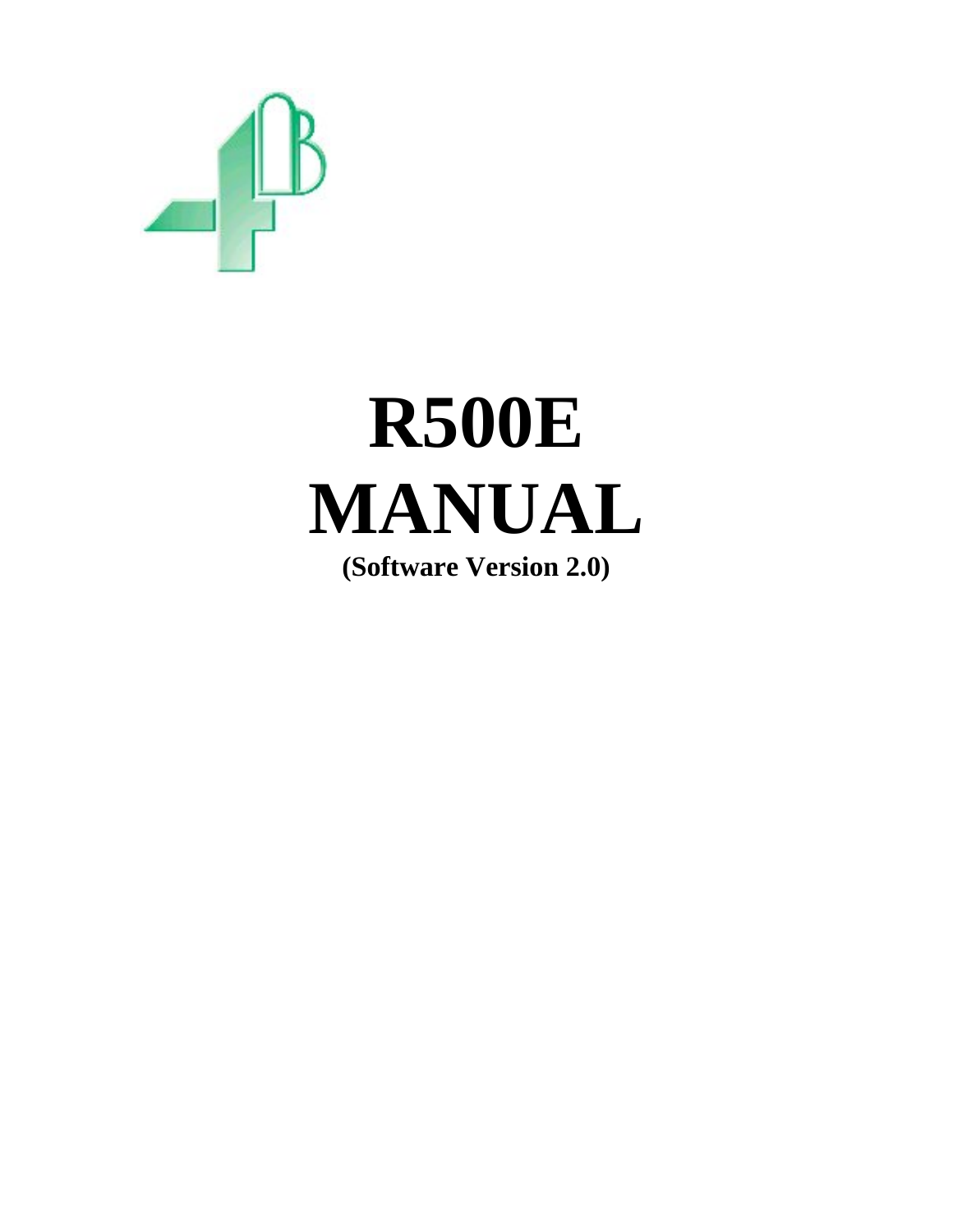# **CONTENTS**

# **INTRODUCTION**

- **1 SPECIFICATIONS**
- **2 INSTALLATION INSTRUCTIONS**
- **3 ELECTRICAL WIRING**
- **4 CHECKLIST**
- **5 CONTACT INFORMATION**

# **DRAWINGS**

- D GENERAL INTERCONNECTION DIAGRAM
- E R500 RELAY INTERFACE CONNECTION DETAIL
- F CONNECTING THE R500 TO AN AC SUPPLY
- G CONNECTING THE R500 TO A DC SUPPLY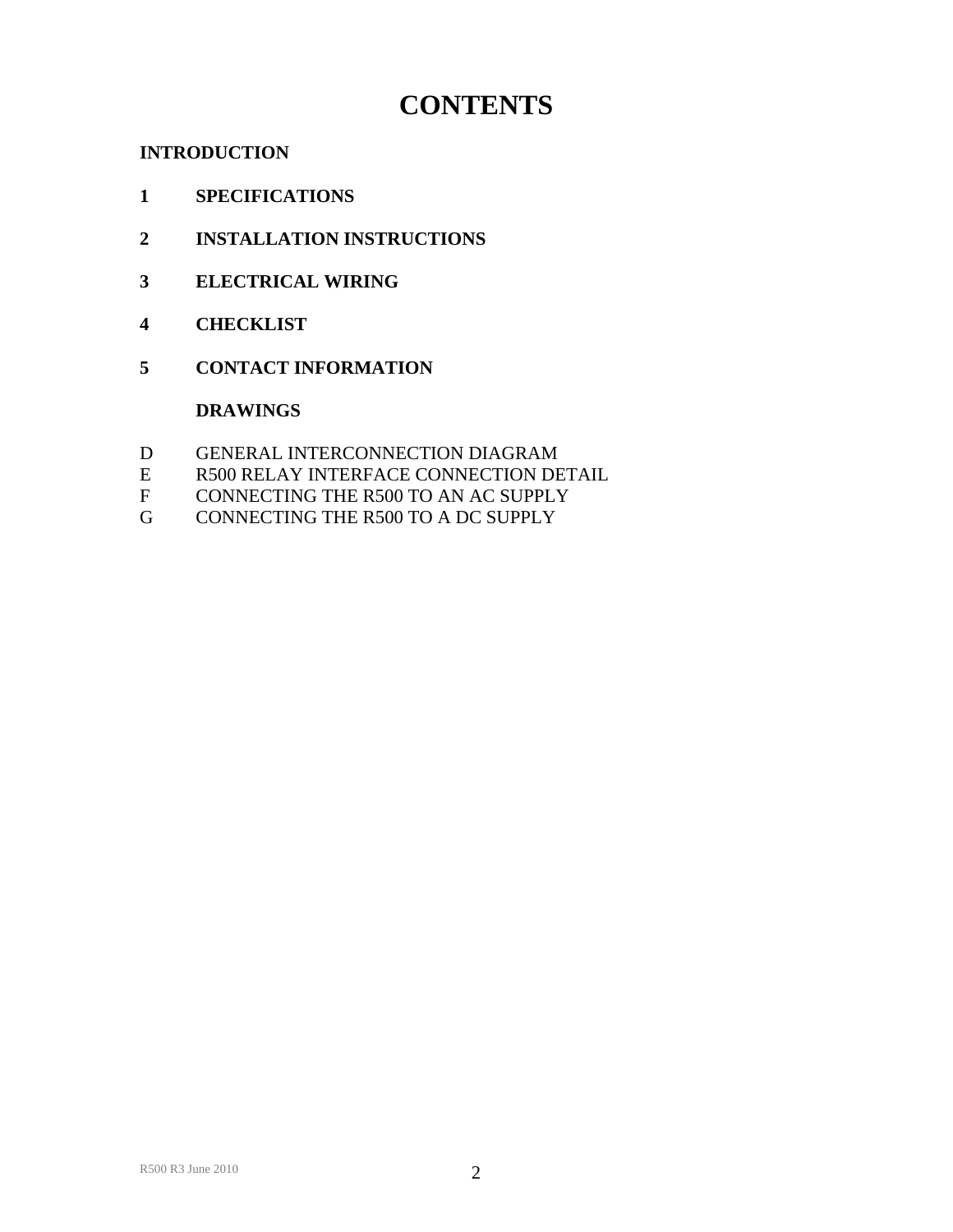

Dear 4B Customer:

Congratulations on your purchase. 4B appreciates your business and is pleased you have chosen our products to meet your needs.

Please read in its entirety and understand the literature accompanying the product before you place the product into service. Please read the safety precautions carefully before operating the product. With each product you purchase from 4B, there are some basic but important safety considerations you must follow to be sure your purchase is permitted to perform its design function and operate properly and safely, giving you many years of reliable service. Please read and understand the Customer Safety Responsibilities listed below. Failure to follow this safety directive and the Operation Manuals and other material furnished or referenced, may result in serious injury or death.

#### *SAFETY NOTICE TO OUR CUSTOMERS*

- A. In order to maximize efficiency and safety, selecting the right equipment for each operation is vital. The proper installation of the equipment, and regular maintenance and inspection is equally important in continuing the proper operation and safety of the product. The proper installation and maintenance of all our products is the responsibility of the user unless you have asked 4B to perform these tasks.
- B. All installation and wiring must be in accordance with Local and National Electrical Codes and other standards applicable to your industry. (Please see the article "Hazard Monitoring Equipment Selection, Installation and Maintenance" at www.go4b.com.) The installation of the wiring should be undertaken by an experienced and qualified professional electrician. Failure to correctly wire any product and/or machinery can result in the product or machine failing to operate as intended, and can defeat its design function.
- C. Periodic inspection by a qualified person will help assure your 4B product is performing properly. 4B recommends a documented inspection at least annually and more frequently under high use conditions.
- D. Please see the last page of this manual for all warranty information regarding this product.

#### *CUSTOMER SAFETY RESPONSIBILITIES*

#### **1. READ ALL LITERATURE PROVIDED WITH YOUR PRODUCT**

Please read all user, instruction and safety manuals to ensure that you understand your product operation and are able to safely and effectively use this product.

#### **2. YOU BEST UNDERSTAND YOUR NEEDS**

Every customer and operation is unique, and only you best know the specific needs and capabilities of your operation. Please call the 24-hour hotline at 309-698-5611 for assistance with any questions about the performance of products purchased from 4B. 4B is happy to discuss product performance with you at any time.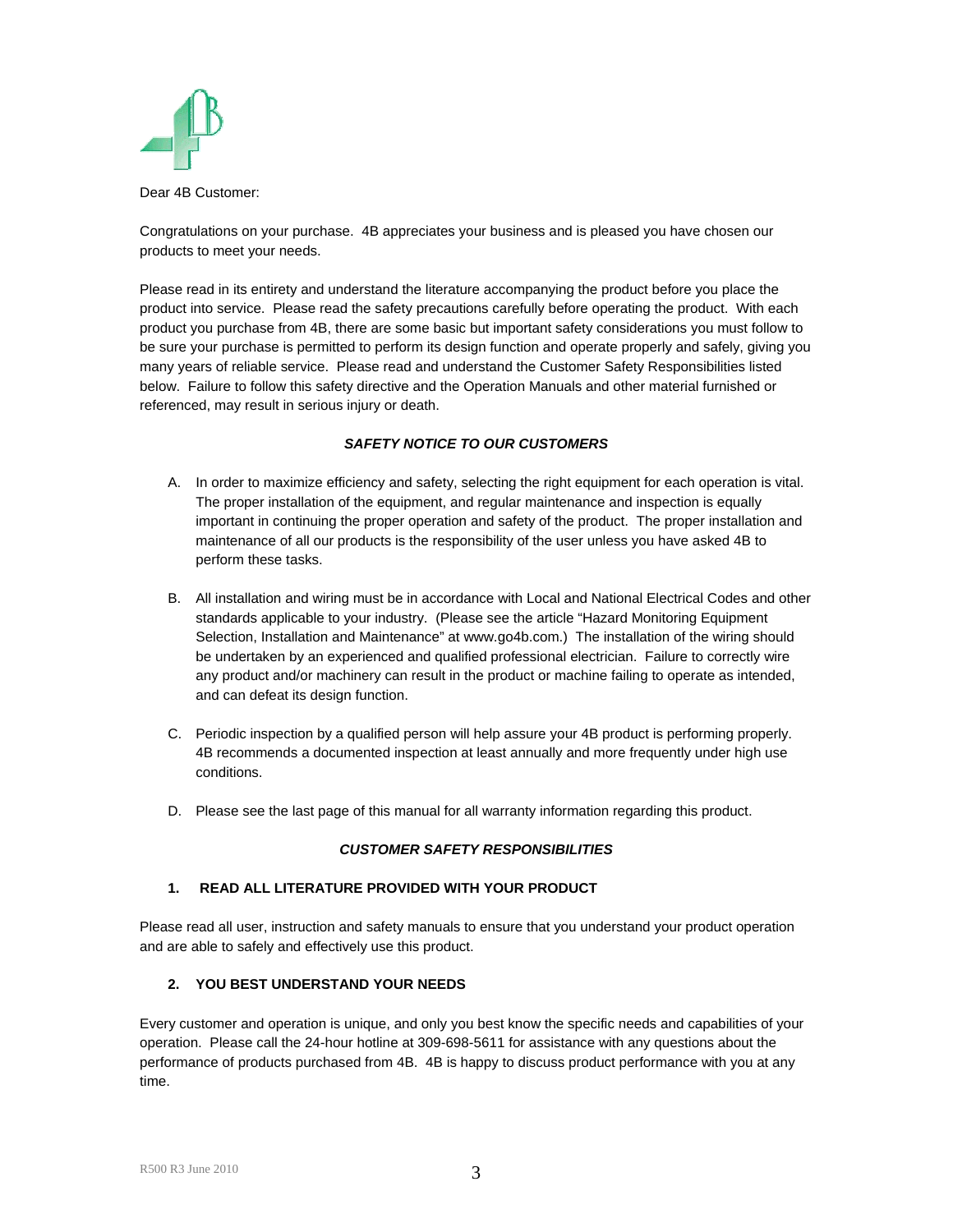#### **3. SELECT A QUALIFIED AND COMPETENT INSTALLER**

Correct installation of the product is important for safety and performance. If you have not asked 4B to perform the installation of the unit on your behalf, it is critical for the safety of your operation and those who may perform work on your operation that you select a qualified and competent electrical installer to undertake the installation. The product must be installed properly to perform its designed functions. The installer should be qualified, trained, and competent to perform the installation in accordance with Local and National Electrical Codes, all relevant OSHA Regulations, as well as any of your own standards and preventive maintenance requirements, and other product installation information supplied with the product. You should be prepared to provide the installer with all necessary installation information to assist in the installation.

#### **4. ESTABLISH AND FOLLOW A REGULAR MAINTENANCE AND INSPECTION SCHEDULE FOR YOUR 4B PRODUCTS**

You should develop a proper maintenance and inspection program to confirm that your system is in good working order at all times. You will be in the best position to determine the appropriate frequency for inspection. Many different factors known to the user will assist you in deciding the frequency of inspection. These factors may include but are not limited to weather conditions; construction work at the facility; hours of operation; animal or insect infestation; and the real-world experience of knowing how your employees perform their jobs. The personnel or person you select to install, operate, maintain, inspect or perform any work whatsoever, should be trained and qualified to perform these important functions. Complete and accurate records of the maintenance and inspection process should be created and retained by you at all times.

#### **5. RETAIN AND REFER TO THE OPERATION MANUAL FOR 4B'S SUGGESTED MAINTENANCE AND INSPECTION RECOMMENDATIONS**

As all operations are different, please understand that your specific operation may require additional adjustments in the maintenance and inspection process essential to permit the monitoring device to perform its intended function. Retain the Operation Manual and other important maintenance and service documents provided by 4B and have them readily available for people servicing your 4B equipment. Should you have any questions, please call the 4B location who supplied the product or the 24-hour hotline number in the USA -309-698-5611.

#### **6. SERVICE REQUEST AND ONLINE PRODUCT REGISTRATION**

If you have questions or comments about the operation of your unit or require the unit to be serviced please contact the 4B location who supplied the product or send your request via fax (309-698-5615), email (4busa@go4b.com), or call us via our 24-hour hotline number in the USA - 309-698-5611. Please have available product part numbers, serial numbers, and approximate date of installation. In order to assist you, after the product has been placed into service, complete the Online Product Registration section which is accessed via our website [www.go4b.com](http://www.go4b.com/)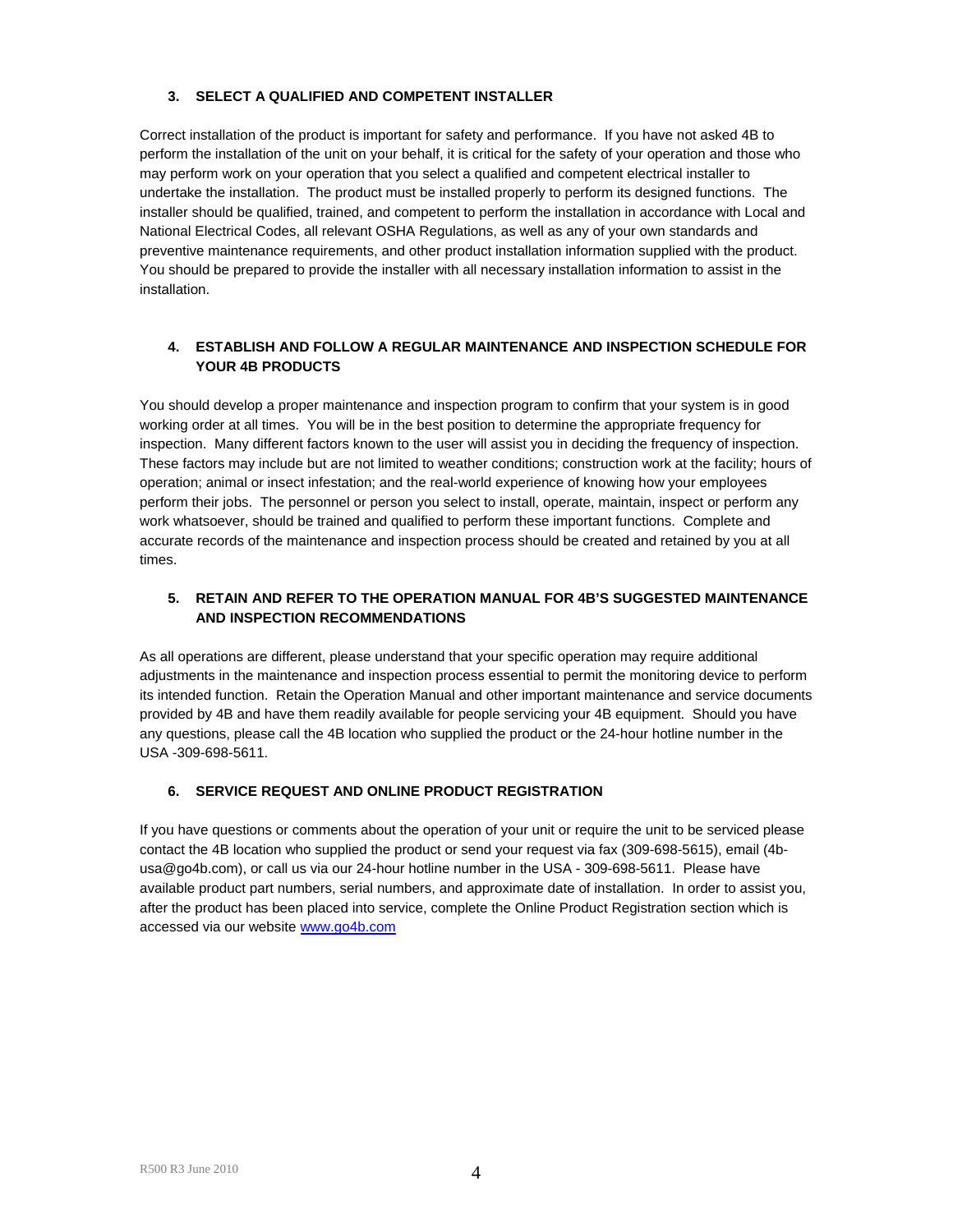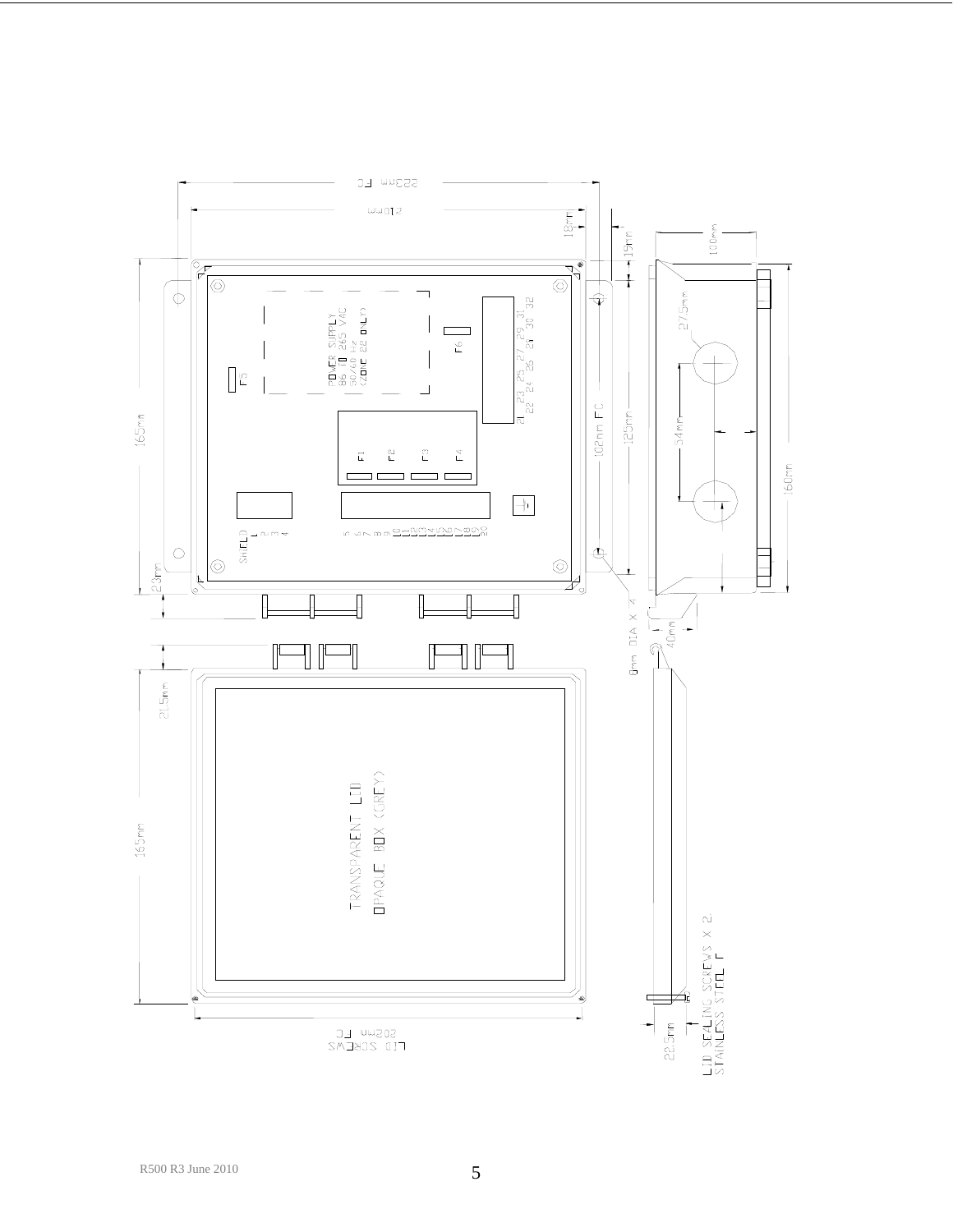# **Approvals**

# **Certification Markings:**

 CSA CLII DIV1 GP's E,F & G (CANADA)  $CSA CLII DIV2 GP's F & G (USA)$ 

Power dissipation in Watts ATEX category 1D : 6 Watts ATEX category 2D : 12 Watts

# **To Open the Lid:**

- 1. Disconnect power (isolate ALL circuits)
- 2. Untighten the lid securing screws
- 3. Carefully open the lid ensuring that the gasket is not damaged and remains in place

# **To Close the Lid:**

- 1. Check that the gasket is correctly fitted into the box groove and is undamaged.
- 2. Tighten the lid screws.
- 3. Check that the lid and box are correctly mated.

**Special conditions for safe use: WARNING: Static Hazard - Clean only with a damp cloth.**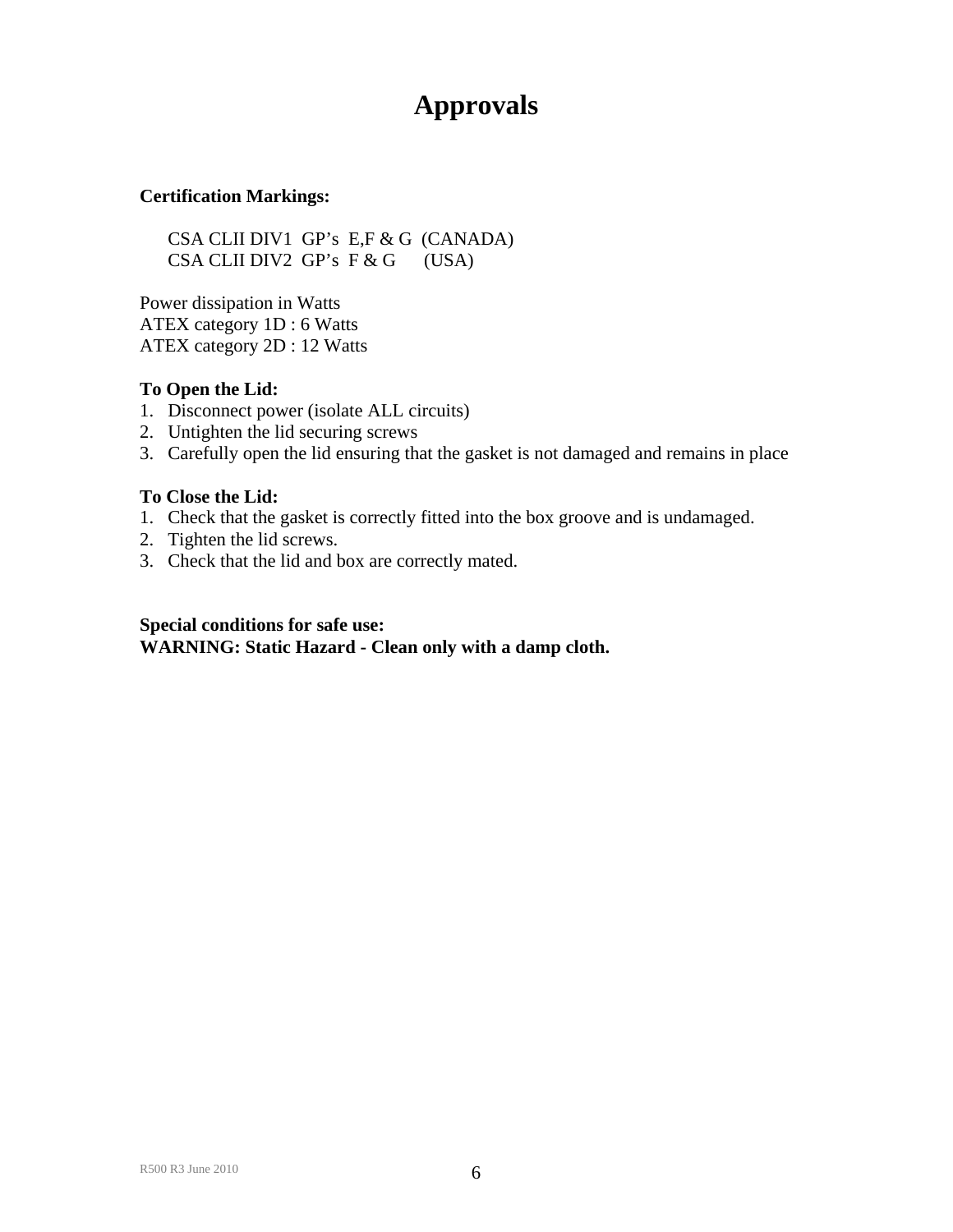# **R500 ELITE ALARM RELAY INTERFACE.**

# **INTRODUCTION**

The R500 ELITE is a microprocessor-controlled unit, which accepts signals from the HOTBUS sensor monitoring system, and is able to cause alarm or shutdown of equipment when hot bearings or other programmed sensors are detected. The control unit is housed in a self-contained wall-mounting enclosure. The R500 ELITE will operate from 24 VDC or 100 – 240 VAC dependent upon the model.

# **1. SPECIFICATION**

1.1 Optional Relay Interface.

The optional R5004V4C or R5004V46C relay interface unit is equipped with 16 alarm zone relays. Each relay provides a single pole changeover contact rated 250V AC at 5Amp. Each relay is associated with an alarm zone. The T500Elite temperature controller can be programmed to operate with different alarm zones with any number of sensors in an alarm zone. When a sensor exceeds its programmed alarm temperature, the relay associated with that sensor will operate. One sensor can be associated with a number of alarm zones providing a number of relay outputs at different levels of temperature for the same sensor.

| Electrical Supply R5004V46C   | 100 to 240 VAC +/- 10% 50/60Hz              |
|-------------------------------|---------------------------------------------|
| R5004V4C                      | 24 VDC +/- 10%                              |
| <b>Power Consumption</b>      | 12 WATTS Maximum                            |
| <b>Alarm Relay Contacts</b>   | 1 Pole change over 5A@ 250VAC x 16          |
|                               | (resistive rating only)                     |
| Terminals                     | Power 4mm <sup>2</sup> 14 AWG max           |
|                               | Relay 2.5mm <sup>2</sup> 16 AWG max PLUG IN |
| <b>Enclosure Protection</b>   | NEMA12, IP55, Class II DIVI, E, F, G        |
| Height                        | 9.7", 246mm                                 |
| Width                         | 7.4", 188mm                                 |
| Depth                         | $4$ ", 102mm                                |
| <b>Fixing Centres</b>         | 8.75" high x 4" wide, 222mm x 102mm         |
| <b>Cable Entry</b>            | 2 Holes 11/8" DIA, 28mm, 3/4" CONDUIT       |
| Weight                        | $3$ lbs, $1.3$ Kg                           |
| <b>Status Indicator Lamps</b> | <b>POWER</b>                                |
| Unit Address range            | $0 - 7$ (Factory Default = 0)               |
|                               |                                             |

Each relay interface is fitted with a unit address selector switch. This switch allow up to 8 unit addresses although the actual number available for use is dependant upon the system in use. Please refer to the controller manual for further detail. Address '0' provides relays in the range of 1 to 16 and address '1' provides relays in the range  $17 - 32$  and this increases to address 7 which provide relays in the range 112 - 128. The address must be set BEFORE power is applied. The relay interface units are shipped from the factory set to address '0'. If you intend to use more than 1 relay unit you must set different addresses for each R500 interface. Additional relay interface units may be connected to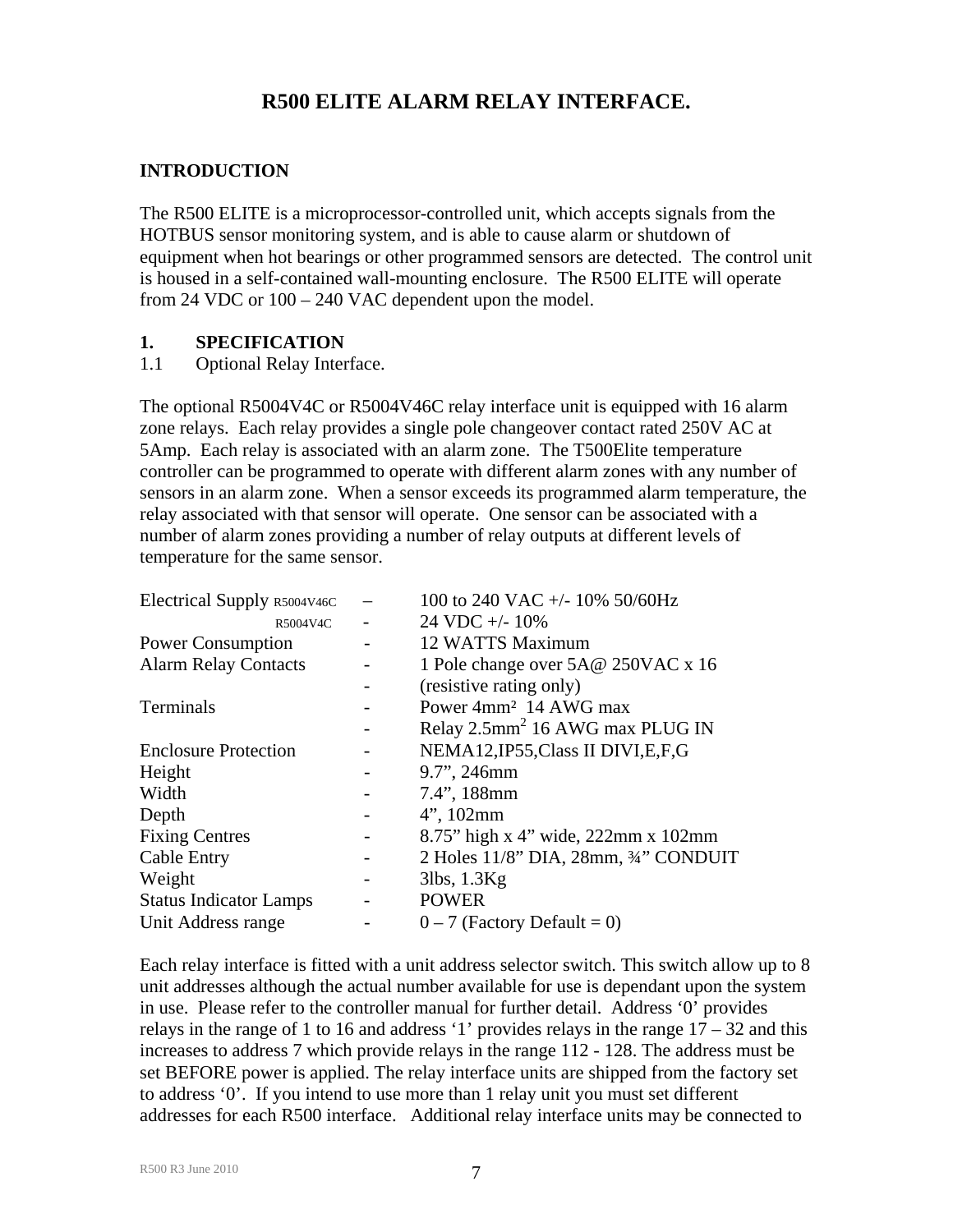the HOTBUS communications network using the same unit address. This will duplicate exactly the functions of the first unit. This can be useful when local and remote alarm indication may be needed.

# **2 INSTALLATION INSTRUCTIONS**

# 2.1 The Control Unit

The Control Unit box should be installed in a suitable control or starter switch room and mounted at an eye level position so that the power on light can be readily seen. The box should have sufficient space to open the lid for wiring. Refer to drawing 'D' for a general arrangement of the control scheme.



**The Control Unit is susceptible to static voltage. Connection of a clean ground to terminal 29 is essential for optimum performance. Prior to this connection, static handling precautions should be taken.** 

# **3 ELECTRICAL WIRING**

Refer to Drawings E, F & G

Connect the supply in accordance with the referred drawings. If flexible conduit is to be used ensure the correct glands are also used. Connect the communications/power cable to the 5-way plug connector. The cable is intended to de daisy chain connected as described in Drawing 'H'.

When installing the equipment in an area which is likely to be hazardous from Ignitable Dusts, use liquid tight conduit and fittings and follow all local codes.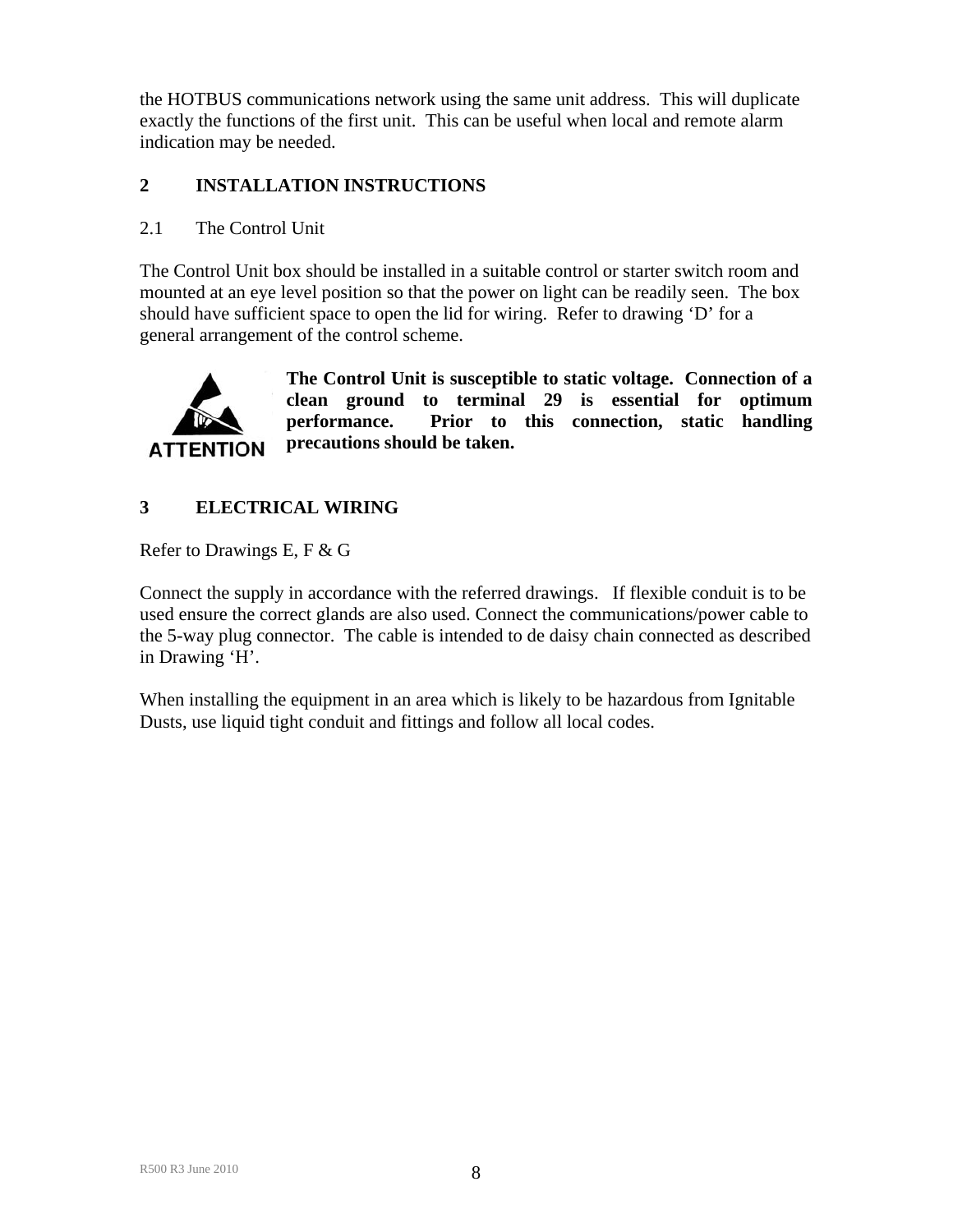# **4 CHECKLIST**

#### **For problems after initial start-up**

- 1. Is there excessive interference on the electrical power supply? Power conditioners and surge (spike) suppressor may have to be fitted.
- 2. Has the communications cable been routed away from power cables?
- 3. Is the R500 Elite circuit properly grounded?
- 4. Is the Micro-processor control unit overheating, if so mount in temperaturecontrolled environment of maximum temperature 104°F (40°C).
- 5. Check that high powered 'Walkie Talkie' radios are not operated immediately near the R500 Elite control unit as this will affect the performance.
- 6. Check that the communications/power cable is connected correctly and in accordance with DRG 'D' and' H'.
- 7. Have you set the R500 address switch correctly?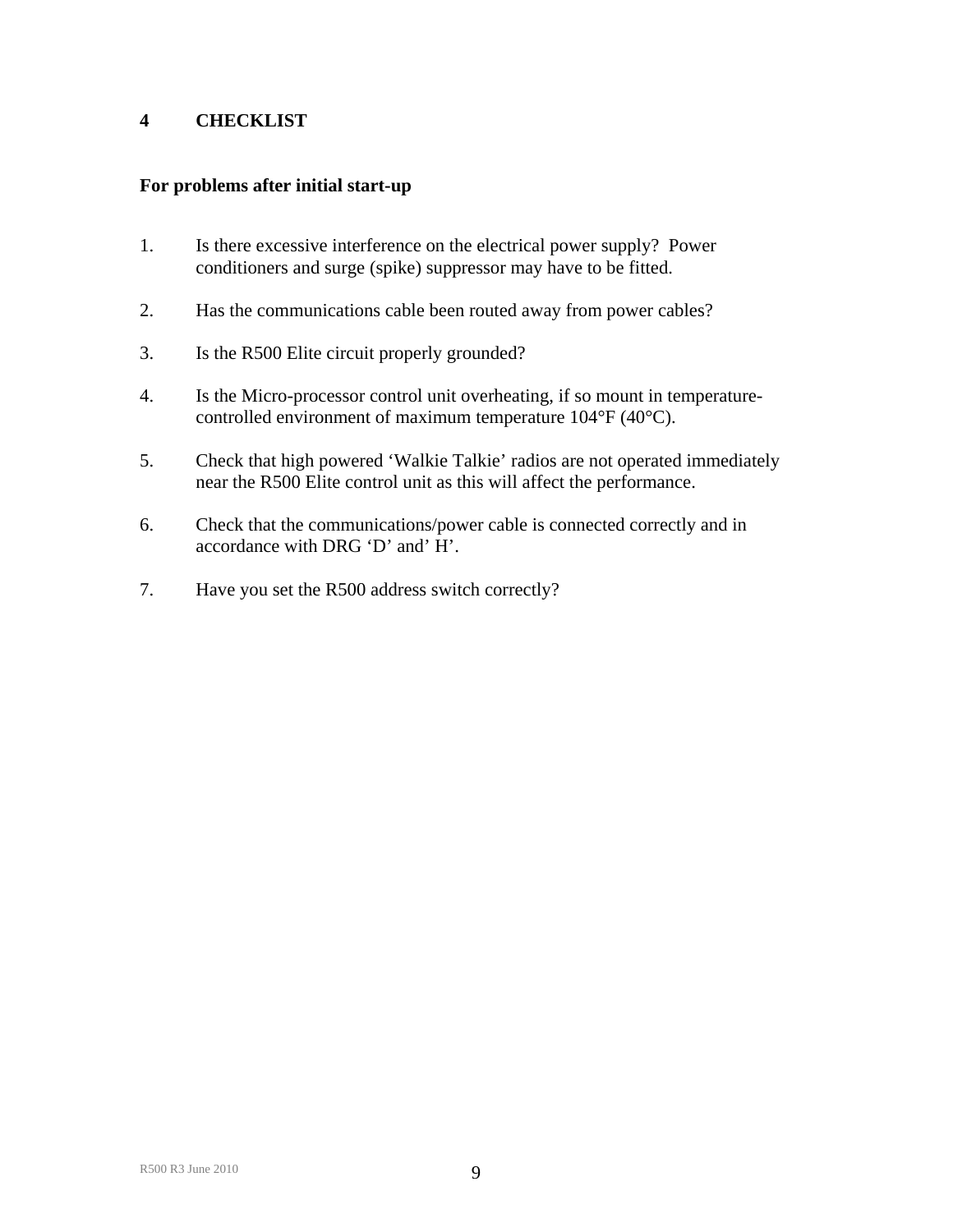# **5. CONTACT INFORMATION**

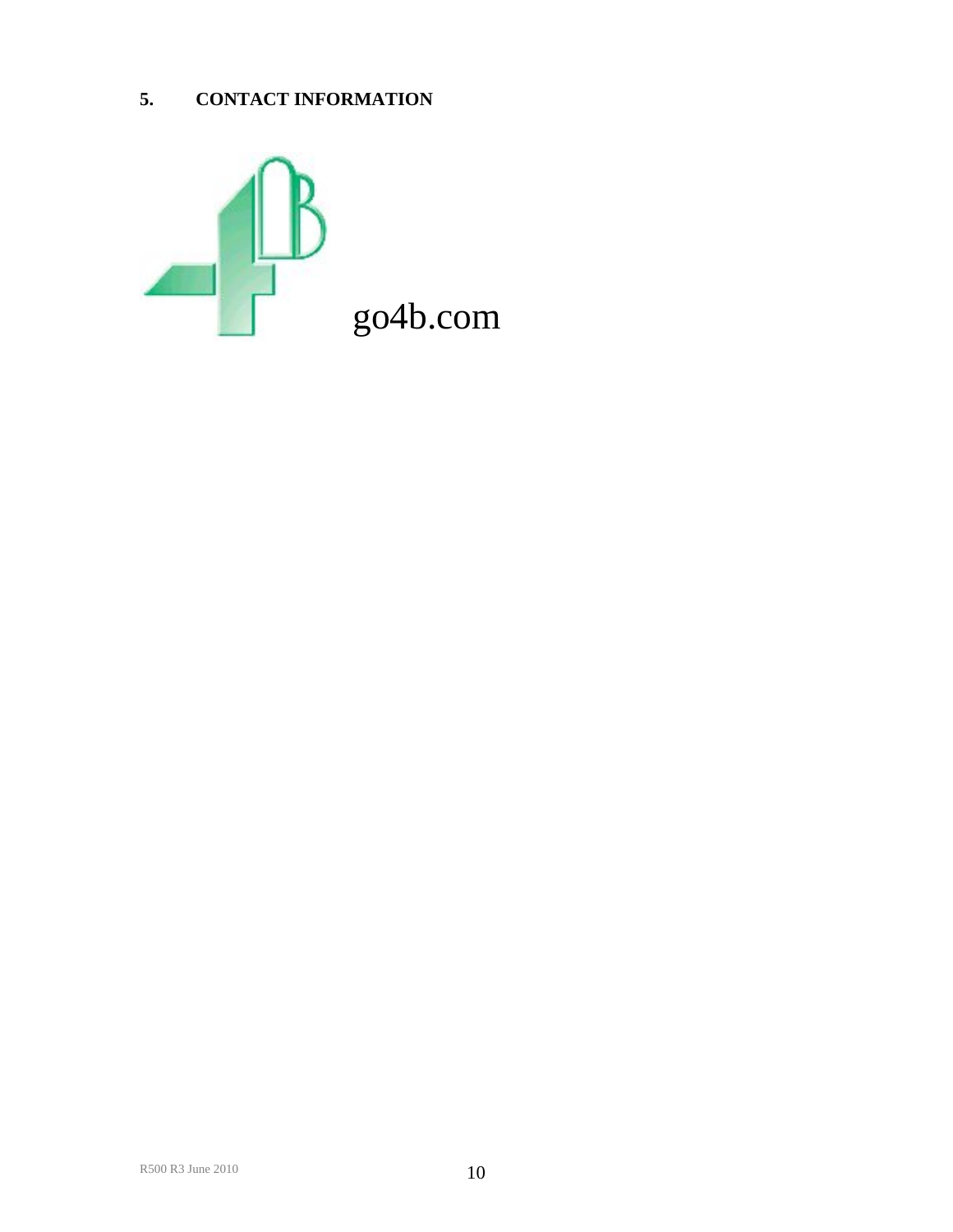#### R500 RELAY INTERFACE. RELAY CONNECTION DETAILS.



CONTACTS RATED AT 5A 240v AC

DRG'E'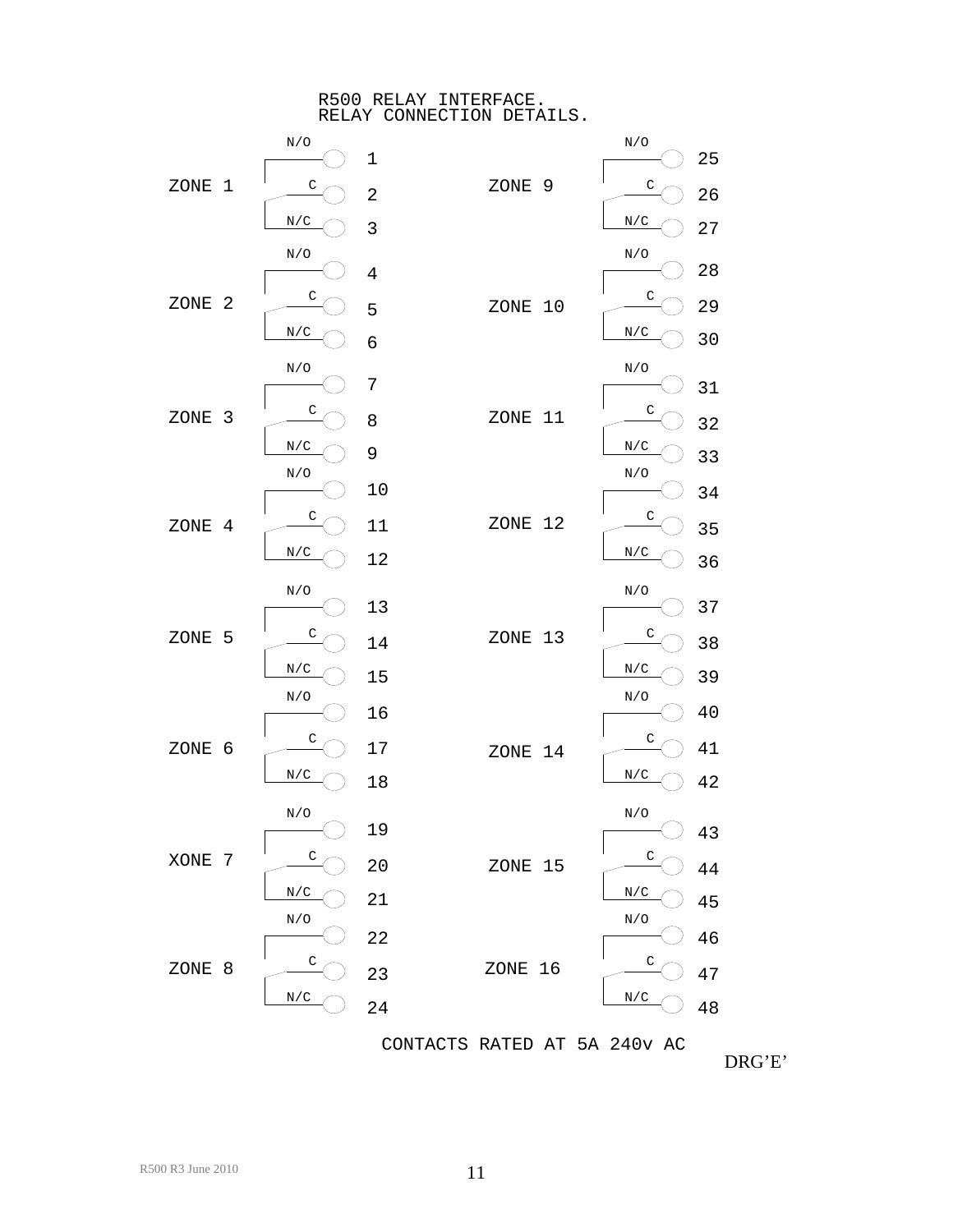

**DRG 'G'**